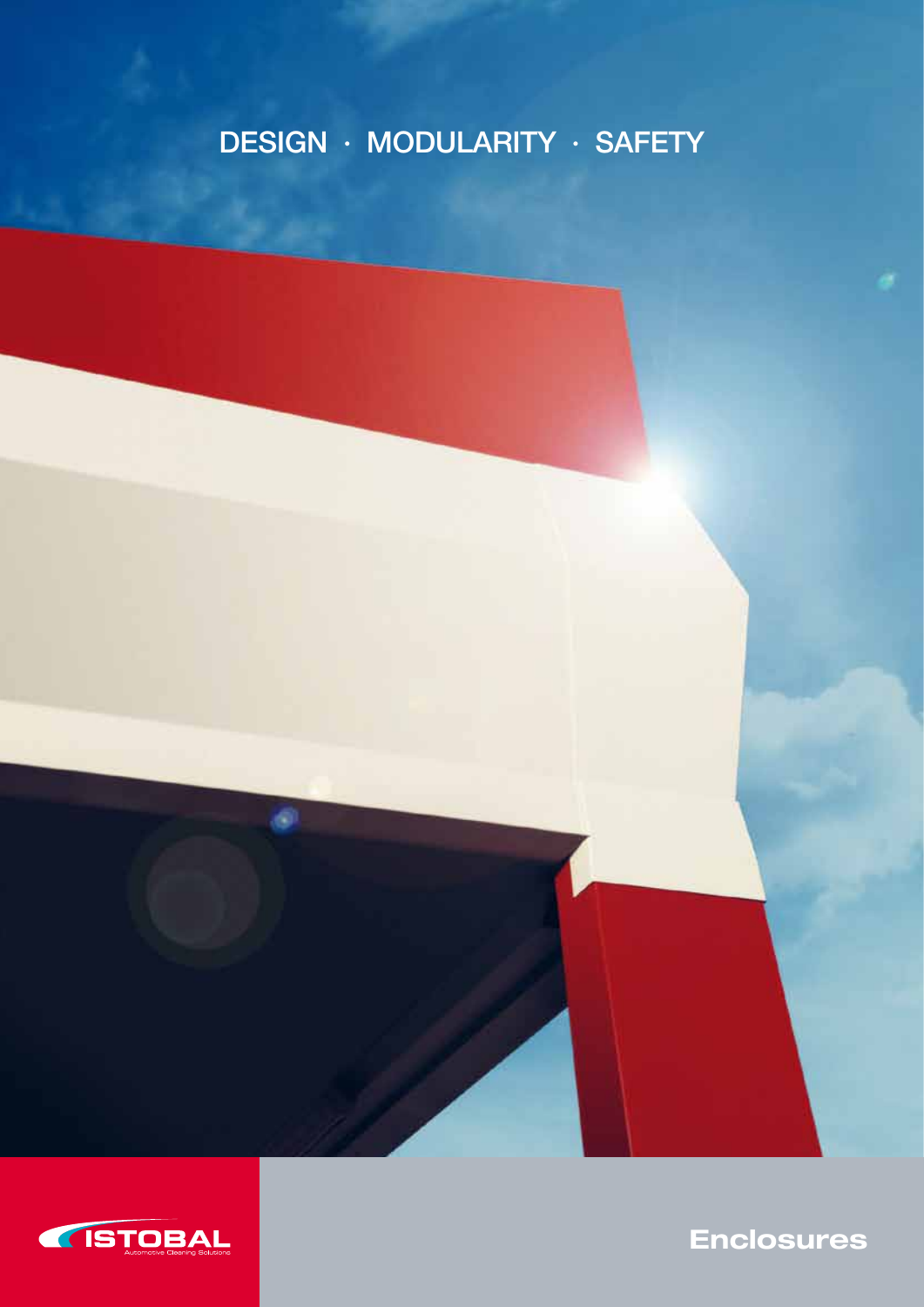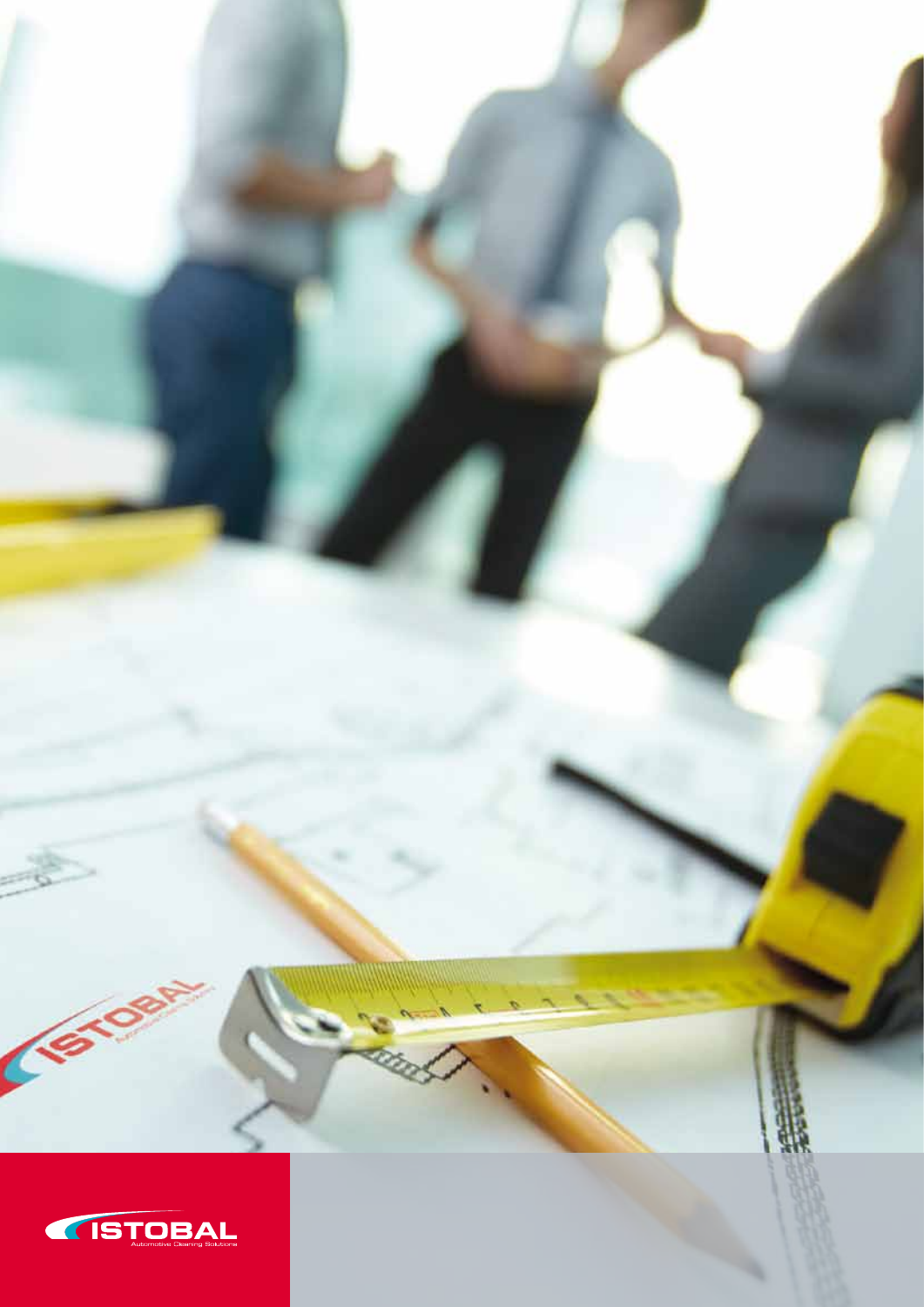## DEFINITIVE MODULAR SOLUTIONS

Experience has shown us that no two spaces are the same. Thus, no two needs are the same. With this in mind, ISTOBAL responds to each space and each need with a specific enclosure solution. Enclosures which guarantee maximum protection to your wash facility so as to maintain top performance, help prevent setbacks and extend the useful life of your wash equipment.

- > The maximum safety and reliability on the market
- > Simple, flexible modular composition
- > Total protection for your wash equipment
- > A modern, fully customisable look



### WE COVER ANY POSSIBLE NEED WHATSOEVER.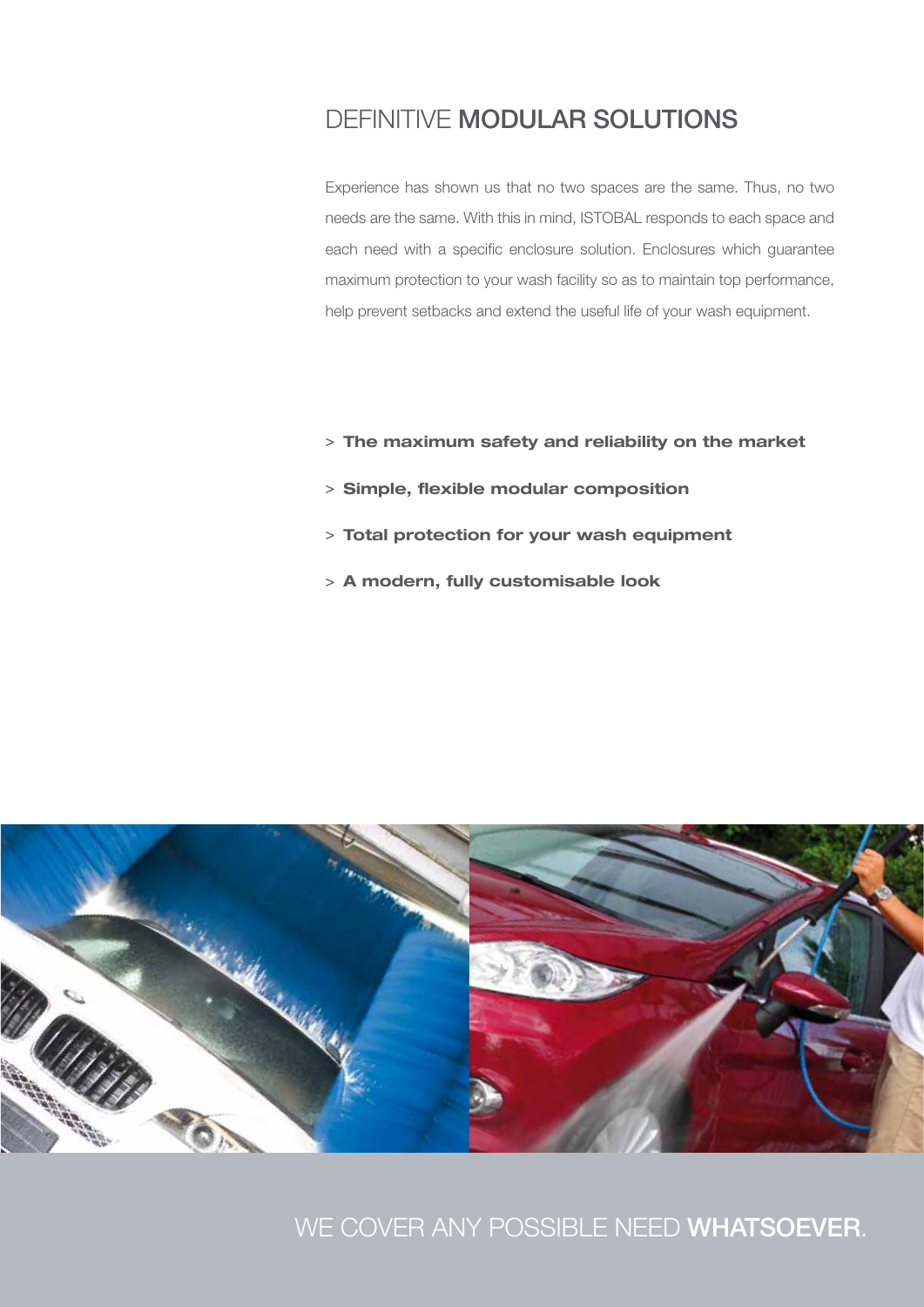## THEY CAN TAKE IT ALL

ISTOBAL Enclosures are designed with the latest technology to offer the maximum safety and reliability on the market and extend the useful life of your wash equipment and thus its profitability.

Choosing the right Enclosure involves knowing the Snow Load and Wind Exposure prevalent at the wash facility location. Our Enclosures can adapt to any climate no matter how adverse.

Our Enclosures have been created using a modular concept based around the idea of simple, flexible structures with the latest materials. Only this way can Enclosures be created which are capable of protecting all types of jet washes, rollovers and tunnels, whatever the set-up on your wash facility is.





## SAFETY ABOVE ALL



### SNOW LOAD gradual:

| $20 \text{ kg/m}^2$   | $60 \text{ kg/m}^2$  | 100 $kg/m2$          |
|-----------------------|----------------------|----------------------|
| 160 kg/m <sup>2</sup> | $200 \text{ kg/m}^2$ | $350 \text{ kg/m}^2$ |

### Increasing EXPOSURE TO WIND:

| Up to 120 km/h | Up to 150 km/h | Up to 210 km/h       |
|----------------|----------------|----------------------|
| Slight winds   | Moderate Winds | <b>Extreme Winds</b> |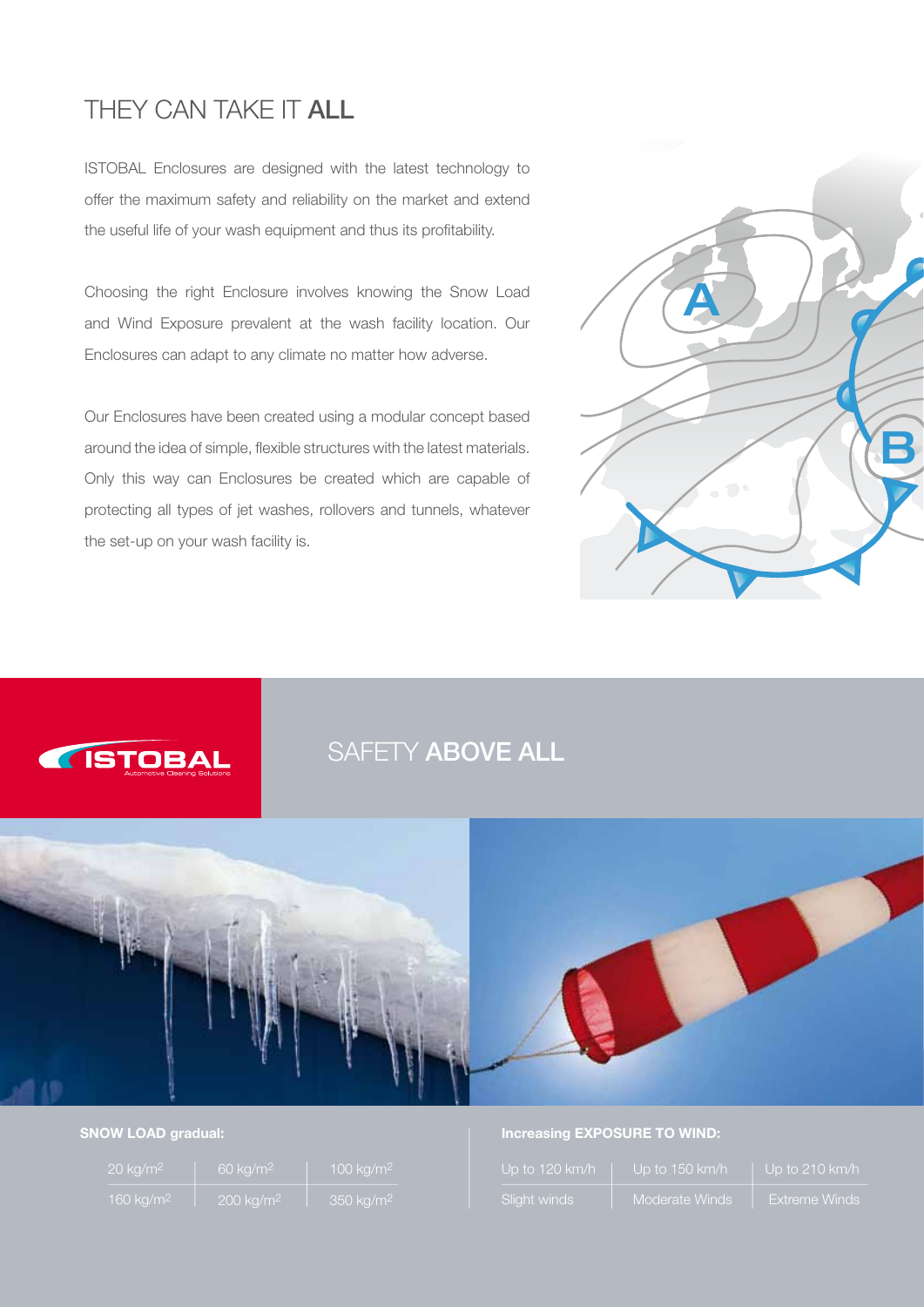Advanced technology and looks come together in these new enclosures to give them an ultra-modern image. They have a wide range of customisable options which guarantee that the end product is tailored to the needs and desires of each customer. Only ISTOBAL can offer you so many possible combinations.

The latest technology and leading edge design tools used in the construction industry have led us to develop novel, simple solutions which at the same time comply with the standards in force for these structures:

| <b>STANDARD ON ACTIONS</b>         | <b>STRUCTURAL CHECKS STANDARD</b>                                                                           |
|------------------------------------|-------------------------------------------------------------------------------------------------------------|
| Eurocode EC-1:                     | Eurocode EC-3:                                                                                              |
|                                    |                                                                                                             |
|                                    | <b>UNE EN 1991-1-1</b> - Weight and Overloads <b>UNE EN 1993-1-1</b> - In compliance with checking standard |
| <b>UNE EN 1991-1-3 - Snow Load</b> | EC-3: UNE EN 1993-1-1 tests have been made using all                                                        |
|                                    | possible combinations of weight, wind (side and head-on, main                                               |
| <b>UNE EN 1991-1-4 - Wind Load</b> | and secondary) and snow (main and secondary).                                                               |

## **TECHNOLOGY AND CUSTOMISATION**

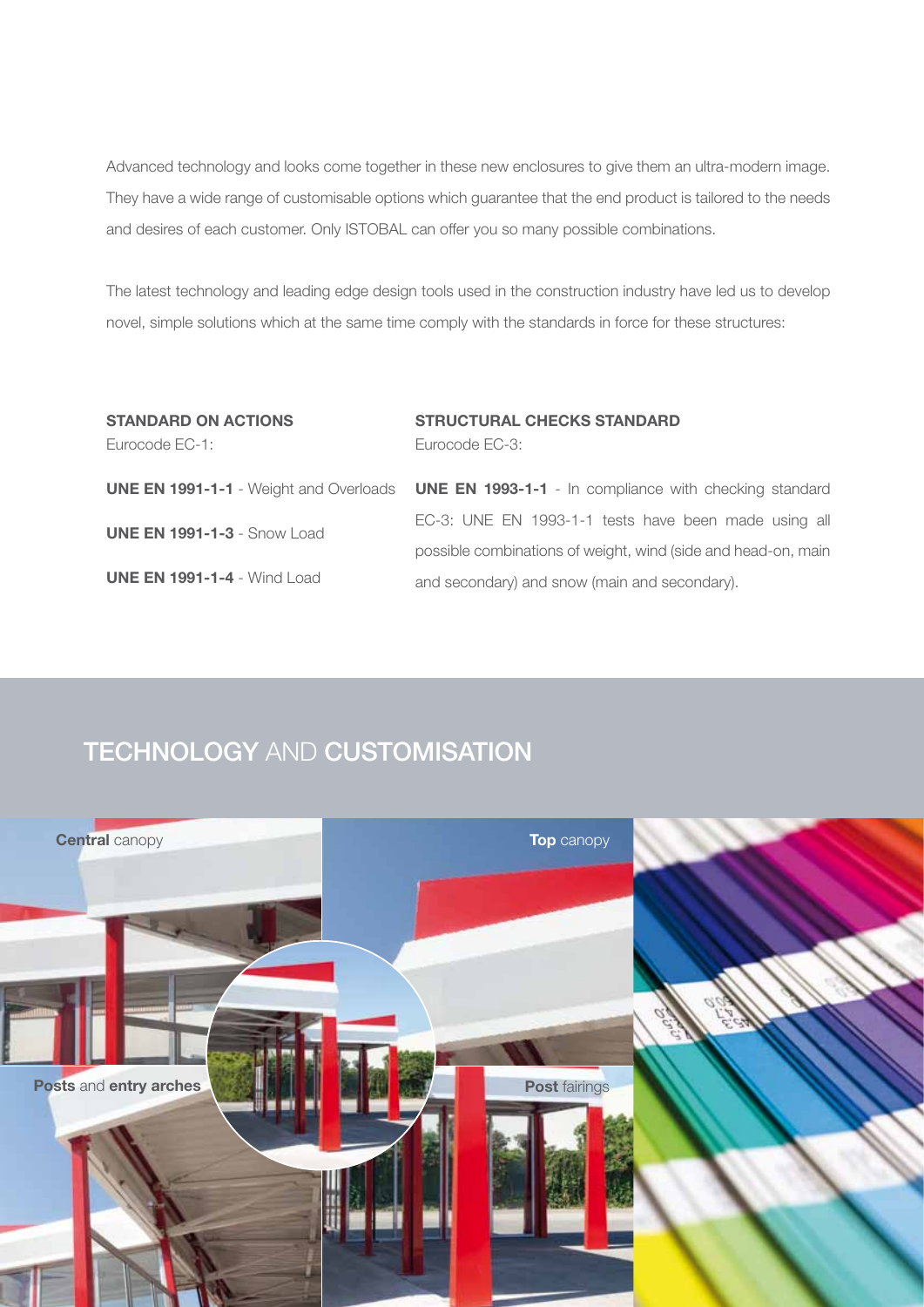

MODULAR SOLUTIONS

## COMPOSITIONS FOR BAYS

- > Two widths: 4,5 m and 4,8 m
- > Plant rooms
- > Add-on sections

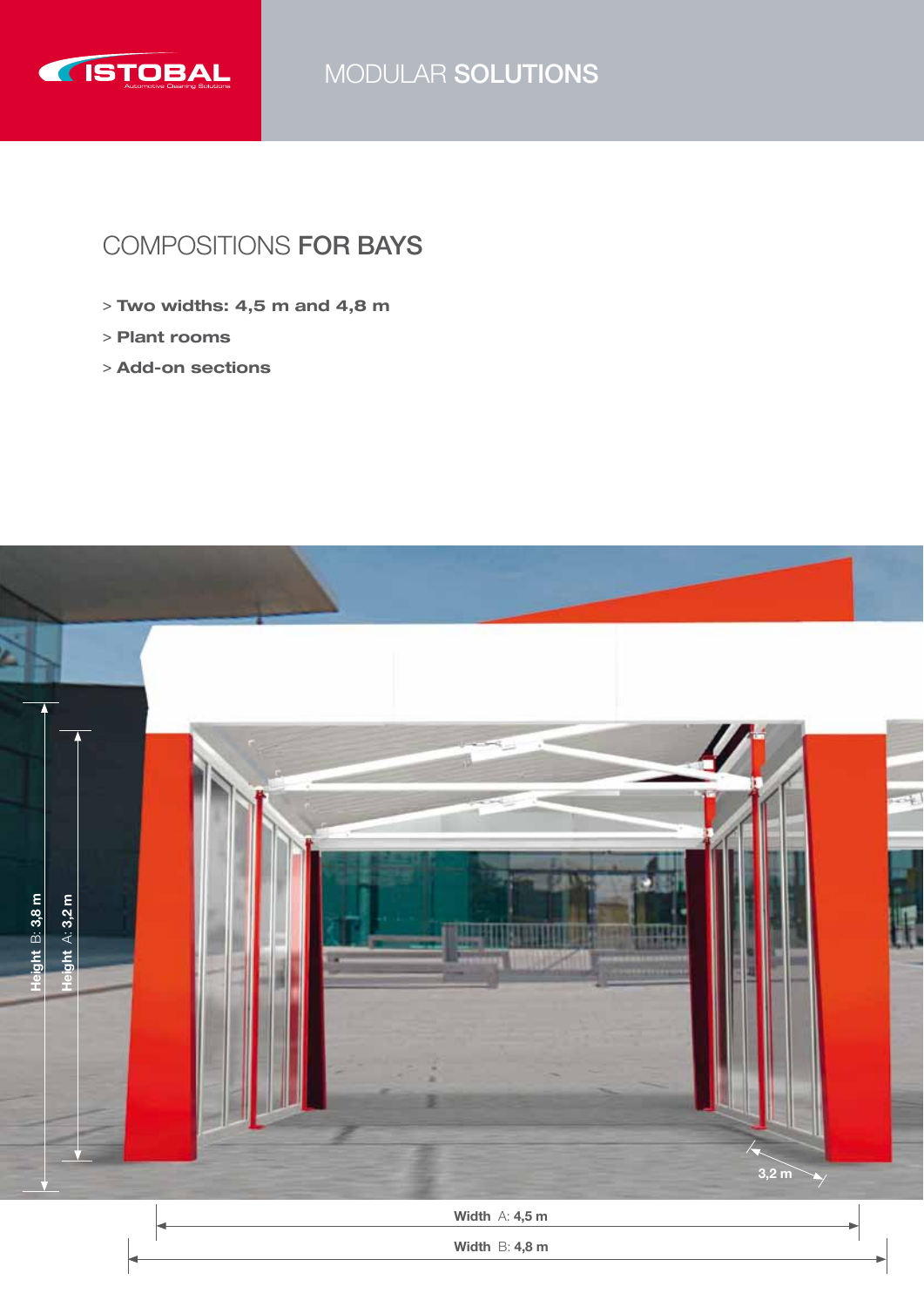### Base Module for Bays

| 4,5 or 4,8 m |
|--------------|
| 6.4 m        |
| 3,2 m        |



### Add-on section Module

| 4,5 or 4,8 m |
|--------------|
| 6,4 m        |
| 3,2 m        |



### **Plant Room Module**

| 2,6m  |
|-------|
| 6,4 m |
| 3,2 m |

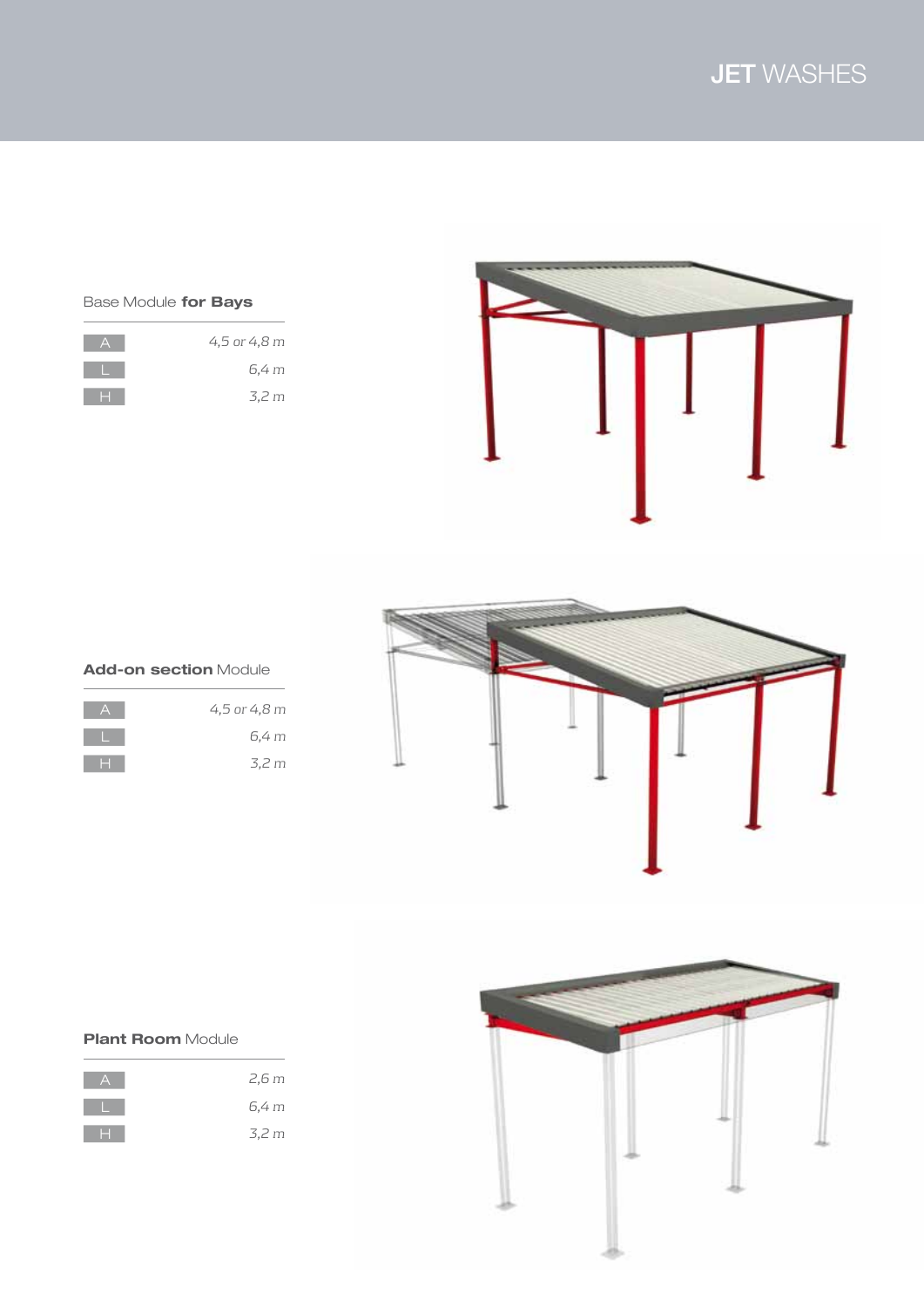

## MODULAR SOLUTIONS

## COMPOSITIONS FOR ROLLOVER and TUNNEL

- > Add-on sections
- > Extensions
- > 2 heights: 3,2 m for rollovers up to 2,30 and 3,8 m for rollovers up to 2,90
- > Plant rooms



| 4,5 or 4,8 m |
|--------------|
| 9,6 m        |
| 3,2 or 3,8 m |



### Height Accessory

| רוז<br>$\sim$                                                                                                                                                                                                                                                                                                                                                                                                                                                                   |
|---------------------------------------------------------------------------------------------------------------------------------------------------------------------------------------------------------------------------------------------------------------------------------------------------------------------------------------------------------------------------------------------------------------------------------------------------------------------------------|
| m<br>$\frac{1}{2} \left( \frac{1}{2} \right) \left( \frac{1}{2} \right) \left( \frac{1}{2} \right) \left( \frac{1}{2} \right) \left( \frac{1}{2} \right) \left( \frac{1}{2} \right) \left( \frac{1}{2} \right) \left( \frac{1}{2} \right) \left( \frac{1}{2} \right) \left( \frac{1}{2} \right) \left( \frac{1}{2} \right) \left( \frac{1}{2} \right) \left( \frac{1}{2} \right) \left( \frac{1}{2} \right) \left( \frac{1}{2} \right) \left( \frac{1}{2} \right) \left( \frac$ |
| 60 cm                                                                                                                                                                                                                                                                                                                                                                                                                                                                           |

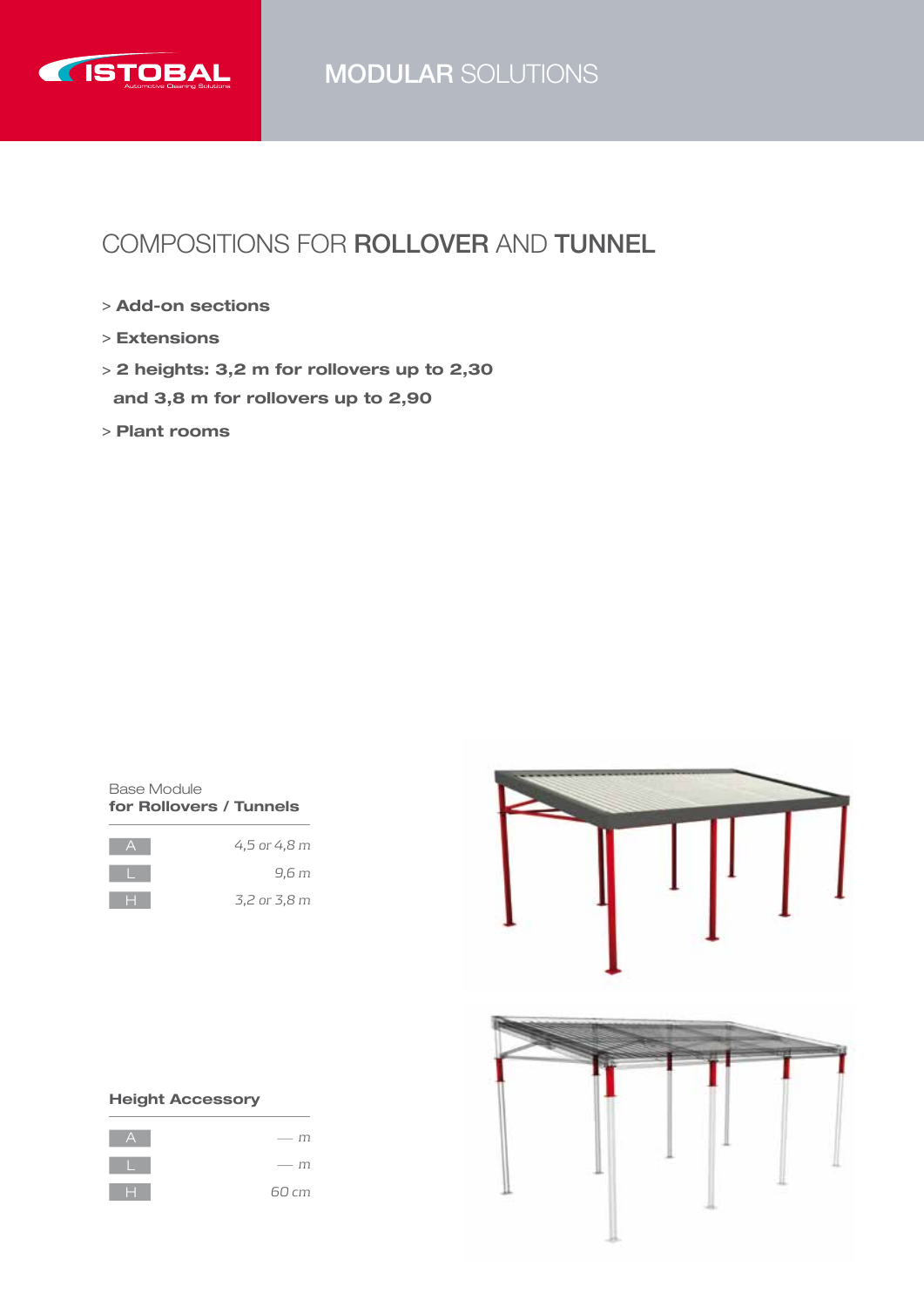# ROLLOVERS AND WASH TUNNELS

#### Extended Base Module

| 4,5 or 4,8 m |
|--------------|
| 3,2 m        |
| 3,2 ó 3,8 m  |



### Add-on section Module

| 4,5 or 4,8 m |
|--------------|
| 9,6 m        |
| 3,2 or 3,8 m |



### Extended Add-on Module

| 4,5 or 4,8 m |
|--------------|
| 3,2 m        |
| 3,2 or 3,8 m |





### **Plant Room Module**

| 2,6 m        |
|--------------|
| 6,4 m        |
| 3,2 or 3,8 m |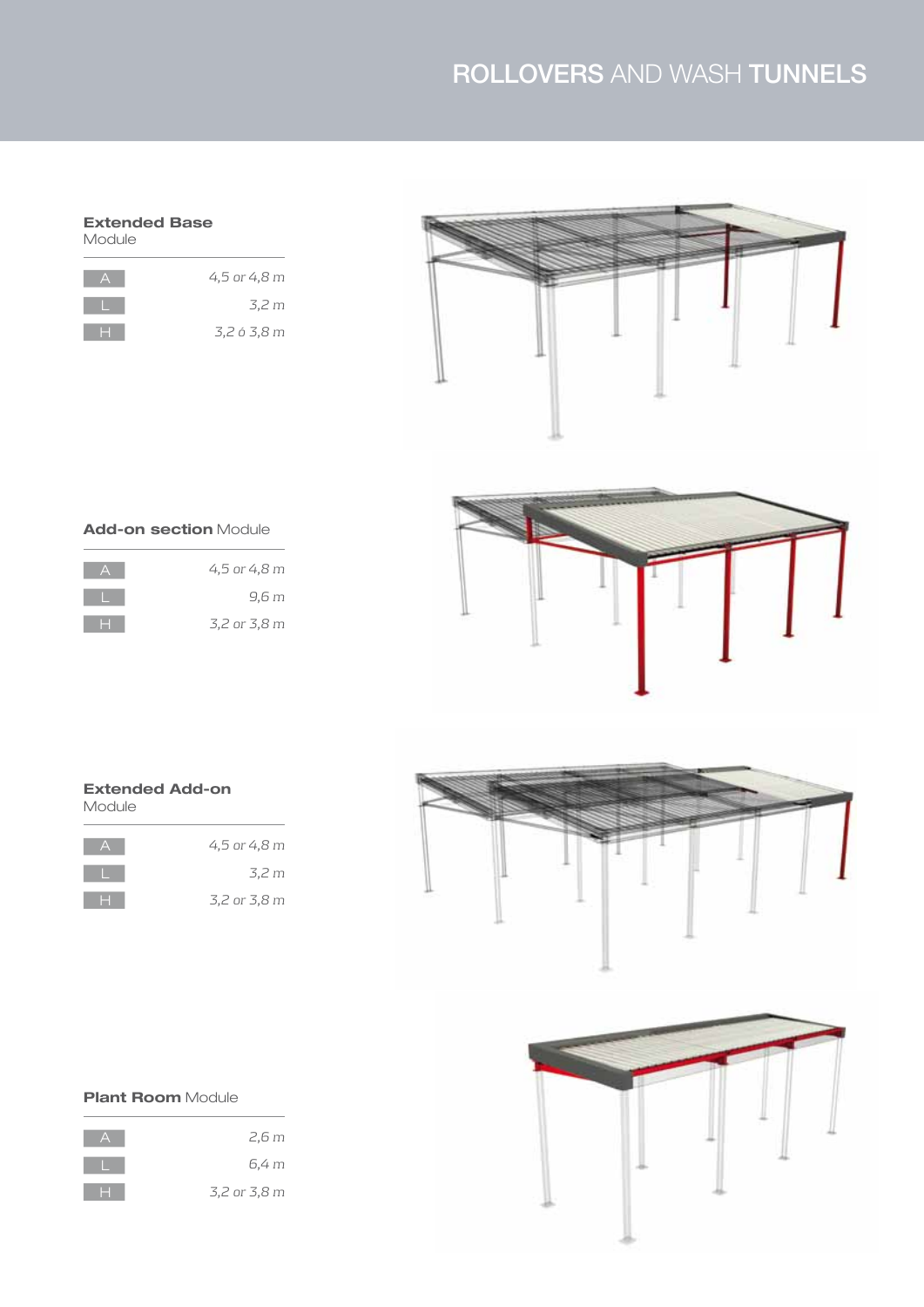

MODULAR SOLUTIONS

## MIXED COMPOSITIONS

> Compositions of Jet Washes, Rollovers, Tunnels and Plant Rooms



Composition of 4 manual wash bays and 1 plant room



Sawtooth Composition of 3 manual wash bays and 1 plant room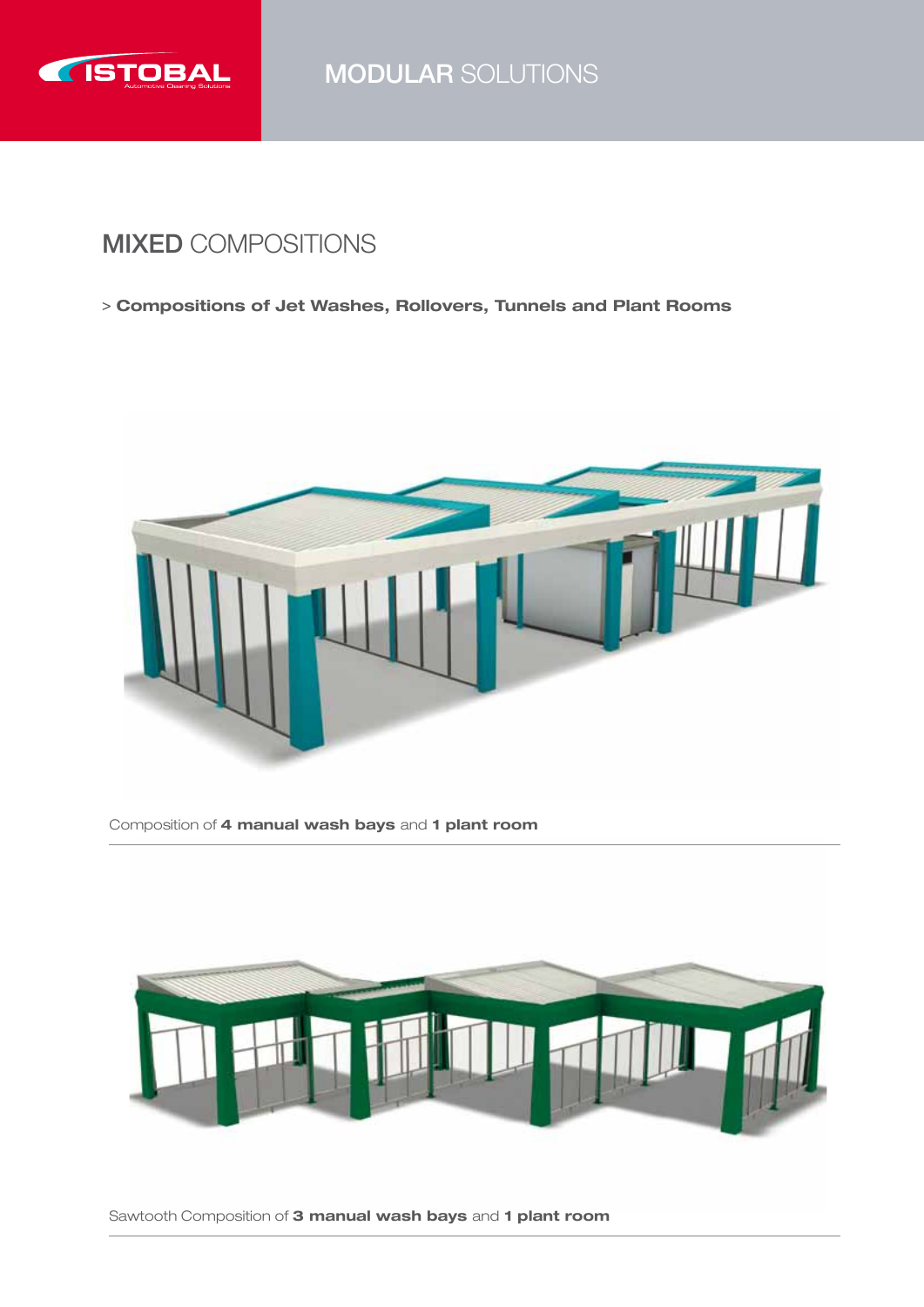# MIXED WASH FACILITIES

### Composition:

- 2 manual wash bays
- 1 plant room
- 1 rollover bay 12,8 m



### Composition:

- 1 bay tunnel 19,2 m
- 1 plant room
- 3 manual wash bays
- 1 rollover bay 12,8 m



#### **Sawtooth** composition of:

- 3 manual wash bays
- 1 plant room



### Self-contained compositions of:

- 3 manual wash bays
- 1 rollover bay 12,8 m
- Enclosure for wash tunnel 19,20 m